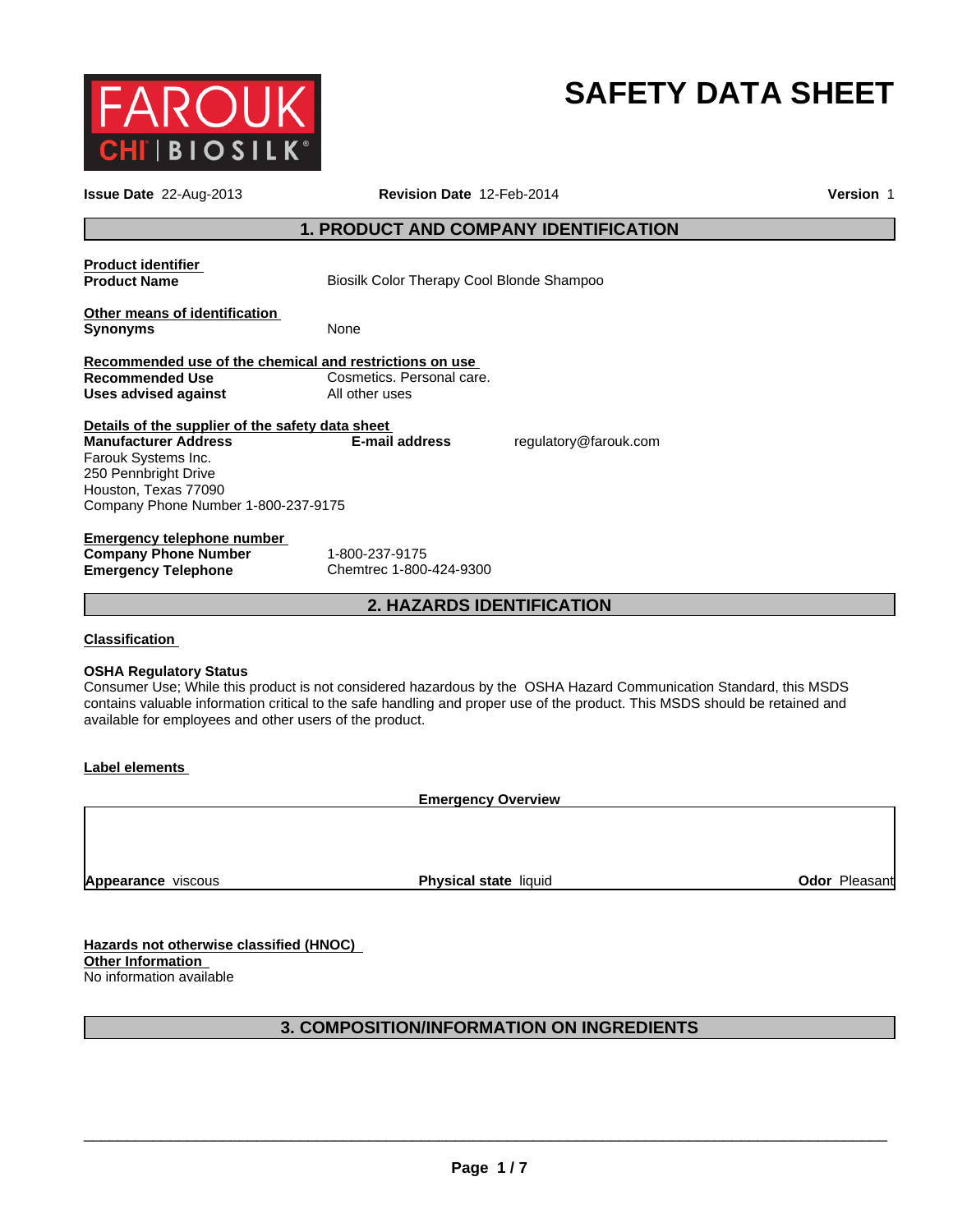| Composition: | The complete ingredient list for the finished products(s) is as follows:                                                                                                                                                                                                                                                                                                                                                                                                                                                                                                                                                                                                                                                                                                                                                                                                                                      |
|--------------|---------------------------------------------------------------------------------------------------------------------------------------------------------------------------------------------------------------------------------------------------------------------------------------------------------------------------------------------------------------------------------------------------------------------------------------------------------------------------------------------------------------------------------------------------------------------------------------------------------------------------------------------------------------------------------------------------------------------------------------------------------------------------------------------------------------------------------------------------------------------------------------------------------------|
|              | Agua/Water/Eau, Sodium C14-16 Olefin Sulfonate, Cocamidopropyl Betaine, Acrylates Copolymer,<br>Cocamidopropyl Hydroxysultaine, Fragrance (Parfum), Aspalathus Linearis Leaf Extract, Maltodextrin,<br>Phyllostachis Bambusoides Rhizome (Bamboo) Extract, Ribes Grossularia Fruit (Gooseberry) Extract,<br>Hydrolyzed Silk, Panthenol, Quaternium-96, Rapeseedamidopropyl Ethyldimonium Ethosulfate,<br>Dipropylene Glycol, Propanediol Disodium EDTA, Polyquaternium-10, Glycol Distearate, Steareth-4,<br>Disodium Laureth Sulfosuccinate, Phenoxyethanol, Methylisothiazolinone,<br>Bis-Diisopropanolamino-PG-Propyl Dimethicone/Bis-Isobutyl PEG-14 Copolymer, Polysorbate 20,<br>Butyloctanol, Glycolic Acid, Hexyl Cinnamal, Butylphenyl Methylpropional, Benzyl Benzoate, Limonene,<br>Linalool, PEG-150 Pentaerythrityl Tetrastearate, PEG-6 Caprylic/Capric Glycerides, Ext. Violet 2 (CI<br>60730) |

The product(s) does not contain ingredients considered hazardous as defined by OSHA, 29 CFR 1910.1200 and/or WHMIS under the HPA.

# **4. FIRST AID MEASURES**

| <b>First aid measures</b>                                   |                                                                                                                                                                                    |
|-------------------------------------------------------------|------------------------------------------------------------------------------------------------------------------------------------------------------------------------------------|
| <b>General advice</b>                                       | No hazards which require special first aid measures. When symptoms persist or in all cases<br>of doubt seek medical advice.                                                        |
| Eye contact                                                 | Rinse thoroughly with plenty of water for at least 15 minutes, lifting lower and upper eyelids.<br>If discomfort of irritation persists, seek medical attention.                   |
| <b>Skin Contact</b>                                         | If skin problems occur, discontinue use. If symptoms persist, seek medical attention.                                                                                              |
| <b>Inhalation</b>                                           | Not an expected route of exposure.                                                                                                                                                 |
| <b>Ingestion</b>                                            | In case of accidental ingestion, DO NOT INDUCE VOMITING. Contact Poison Control<br>Center or local emergency telephone number for assistance. Seek immediate medical<br>attention. |
| Most important symptoms and effects, both acute and delayed |                                                                                                                                                                                    |

**Symptoms** No information available.

# **Indication of any immediate medical attention and special treatment needed**

**Note to physicians** Treat symptomatically.

# **5. FIRE-FIGHTING MEASURES**

**Suitable extinguishing media**

Dry chemical, CO2, water spray or alcohol-resistant foam.

**Unsuitable extinguishing media** Caution: Use of water spray when fighting fire may be inefficient.

**Specific hazards arising from the chemical**

No information available.

**Explosion data Sensitivity to Mechanical Impact** None. **Sensitivity to Static Discharge** None.

#### **Protective equipment and precautions for firefighters**

As in any fire, wear self-contained breathing apparatus pressure-demand, MSHA/NIOSH (approved or equivalent) and full protective gear.

**Flash point** Not Applicable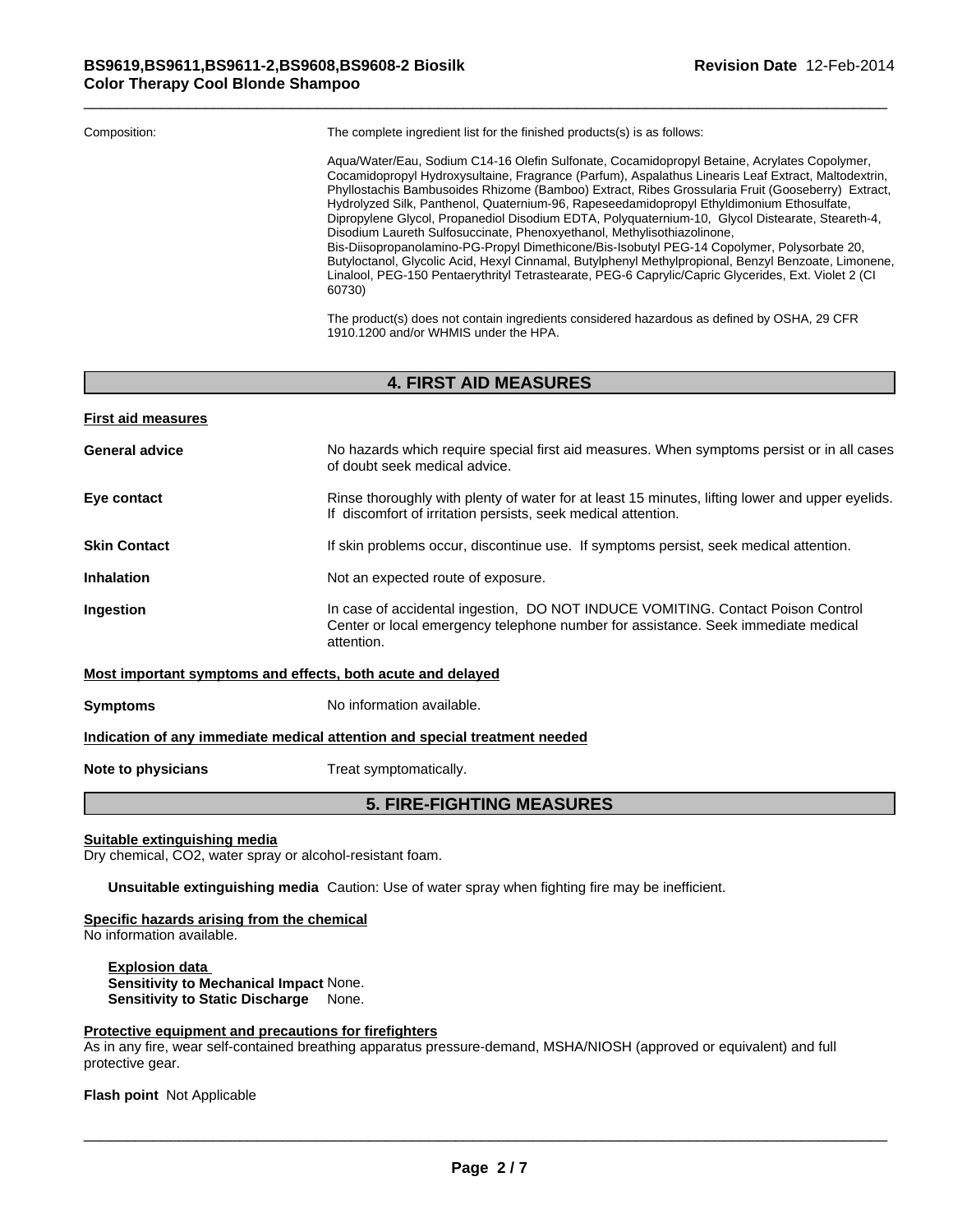|                                                              | <b>6. ACCIDENTAL RELEASE MEASURES</b>                                                                                                                                                                                                                                                                                            |  |
|--------------------------------------------------------------|----------------------------------------------------------------------------------------------------------------------------------------------------------------------------------------------------------------------------------------------------------------------------------------------------------------------------------|--|
|                                                              | Personal precautions, protective equipment and emergency procedures                                                                                                                                                                                                                                                              |  |
| <b>Personal precautions</b>                                  | Avoid contact with eyes.                                                                                                                                                                                                                                                                                                         |  |
| <b>Environmental precautions</b>                             |                                                                                                                                                                                                                                                                                                                                  |  |
| <b>Environmental precautions</b>                             | See Section 12 for additional ecological information.                                                                                                                                                                                                                                                                            |  |
| Methods and material for containment and cleaning up         |                                                                                                                                                                                                                                                                                                                                  |  |
| <b>Methods for containment</b>                               | Prevent further leakage or spillage if safe to do so.                                                                                                                                                                                                                                                                            |  |
| Methods for cleaning up                                      | Pick up and transfer to properly labeled containers.                                                                                                                                                                                                                                                                             |  |
|                                                              | 7. HANDLING AND STORAGE                                                                                                                                                                                                                                                                                                          |  |
| <b>Precautions for safe handling</b>                         |                                                                                                                                                                                                                                                                                                                                  |  |
| Advice on safe handling                                      | Avoid contact with eyes.                                                                                                                                                                                                                                                                                                         |  |
| Conditions for safe storage, including any incompatibilities |                                                                                                                                                                                                                                                                                                                                  |  |
| <b>Storage Conditions</b>                                    | Keep out of the reach of children. Keep containers tightly closed in a dry, cool and<br>well-ventilated place.                                                                                                                                                                                                                   |  |
| Incompatible materials                                       | None known based on information supplied.                                                                                                                                                                                                                                                                                        |  |
| 8. EXPOSURE CONTROLS/PERSONAL PROTECTION                     |                                                                                                                                                                                                                                                                                                                                  |  |
| <b>Control parameters</b>                                    |                                                                                                                                                                                                                                                                                                                                  |  |
| <b>Exposure Guidelines</b>                                   | This product, as supplied, does not contain any hazardous materials with occupational                                                                                                                                                                                                                                            |  |
| <b>Appropriate engineering controls</b>                      | exposure limits established by the region specific regulatory bodies.                                                                                                                                                                                                                                                            |  |
| <b>Engineering Controls</b>                                  | None under normal use conditions.                                                                                                                                                                                                                                                                                                |  |
|                                                              | <u>Individual protection measures, such as personal protective equipment</u>                                                                                                                                                                                                                                                     |  |
| <b>Eye/face protection</b>                                   | No special technical protective measures are necessary.                                                                                                                                                                                                                                                                          |  |
| Skin and body protection                                     | No special technical protective measures are necessary.                                                                                                                                                                                                                                                                          |  |
| <b>Respiratory protection</b>                                | If exposure limits are exceeded or irritation is experienced, NIOSH/MSHA approved<br>respiratory protection should be worn. Positive-pressure supplied air respirators may be<br>required for high airborne contaminant concentrations. Respiratory protection must be<br>provided in accordance with current local regulations. |  |
| <b>General Hygiene Considerations</b>                        | None under normal use conditions.                                                                                                                                                                                                                                                                                                |  |
|                                                              | BUVOIAAL AND OUFMIAAL BRABERTIES                                                                                                                                                                                                                                                                                                 |  |

# **9. PHYSICAL AND CHEMICAL PROPERTIES**

**Information on basic physical and chemical properties**

| <b>Physical state</b> | liquid  |                       |                          |
|-----------------------|---------|-----------------------|--------------------------|
| Appearance            | viscous | Odor                  | Pleasant                 |
| <b>Color</b>          | purple  | <b>Odor threshold</b> | No information available |
|                       |         |                       |                          |
|                       |         |                       |                          |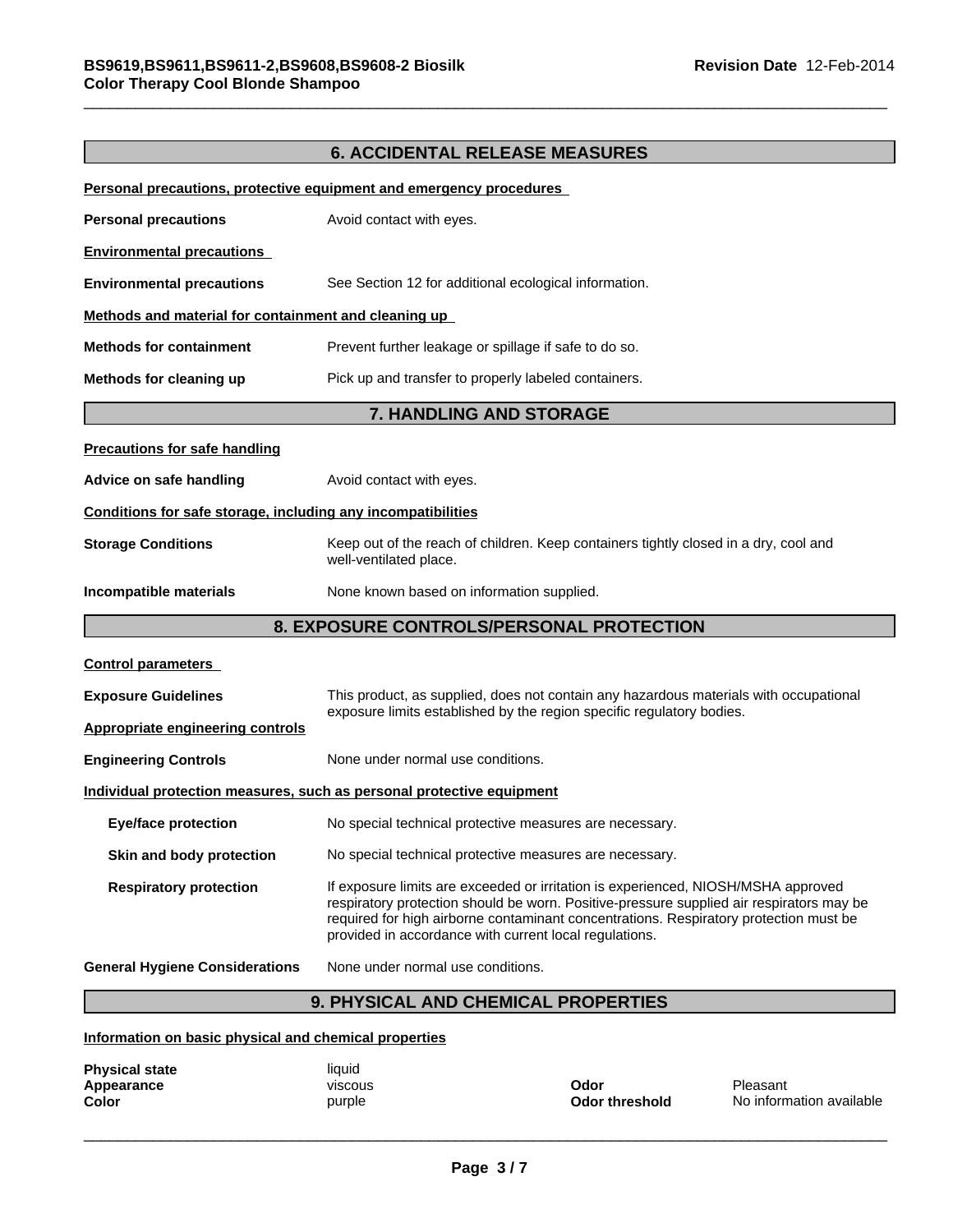| <b>Property</b>                     | <b>Values</b>                 | Remarks • Method |  |  |  |
|-------------------------------------|-------------------------------|------------------|--|--|--|
| рH                                  | $5.2 - 6.0$                   |                  |  |  |  |
| Melting point/freezing point        | Not Applicable                |                  |  |  |  |
| Boiling point / boiling range       | > No information available °F |                  |  |  |  |
| <b>Flash point</b>                  | Not Applicable                |                  |  |  |  |
| <b>Evaporation rate</b>             | Not Applicable                |                  |  |  |  |
| Flammability (solid, gas)           | Not Applicable                |                  |  |  |  |
| <b>Flammability Limit in Air</b>    |                               |                  |  |  |  |
| <b>Upper flammability limit</b>     |                               |                  |  |  |  |
| Lower flammability limit            |                               |                  |  |  |  |
| Vapor pressure                      | Not Applicable                |                  |  |  |  |
| Vapor density                       | Not Applicable                |                  |  |  |  |
| <b>Specific Gravity</b>             | Not Applicable                |                  |  |  |  |
| <b>Water solubility</b>             | Soluble in water              |                  |  |  |  |
| <b>Viscosity</b>                    | $4000 - 5500$                 |                  |  |  |  |
| <b>Other Information</b>            |                               |                  |  |  |  |
| <b>Molecular weight</b>             | Not Applicable                |                  |  |  |  |
| <b>VOC Content (%)</b>              | Not Applicable                |                  |  |  |  |
| <b>Density</b>                      | Not Applicable                |                  |  |  |  |
| <b>10. STABILITY AND REACTIVITY</b> |                               |                  |  |  |  |

#### **Reactivity**

No data available

#### **Chemical stability**

Stable under recommended storage conditions.

#### **Possibility of Hazardous Reactions**

None under normal processing.

**Hazardous polymerization** Hazardous polymerization does not occur.

#### **Conditions to avoid**

None known based on information supplied.

#### **Incompatible materials**

None known based on information supplied.

#### **Hazardous Decomposition Products**

None known based on information supplied.

# **11. TOXICOLOGICAL INFORMATION**

#### **Information on likely routes of exposure**

| <b>Chemical Name</b>       | Oral LD50          | Dermal LD50 | <b>Inhalation LC50</b> |  |  |
|----------------------------|--------------------|-------------|------------------------|--|--|
| Ingestion                  | No data available. |             |                        |  |  |
| <b>Skin Contact</b>        | No data available. |             |                        |  |  |
| Eye contact                | No data available. |             |                        |  |  |
| <b>Inhalation</b>          | No data available. |             |                        |  |  |
| <b>Product Information</b> | No data available  |             |                        |  |  |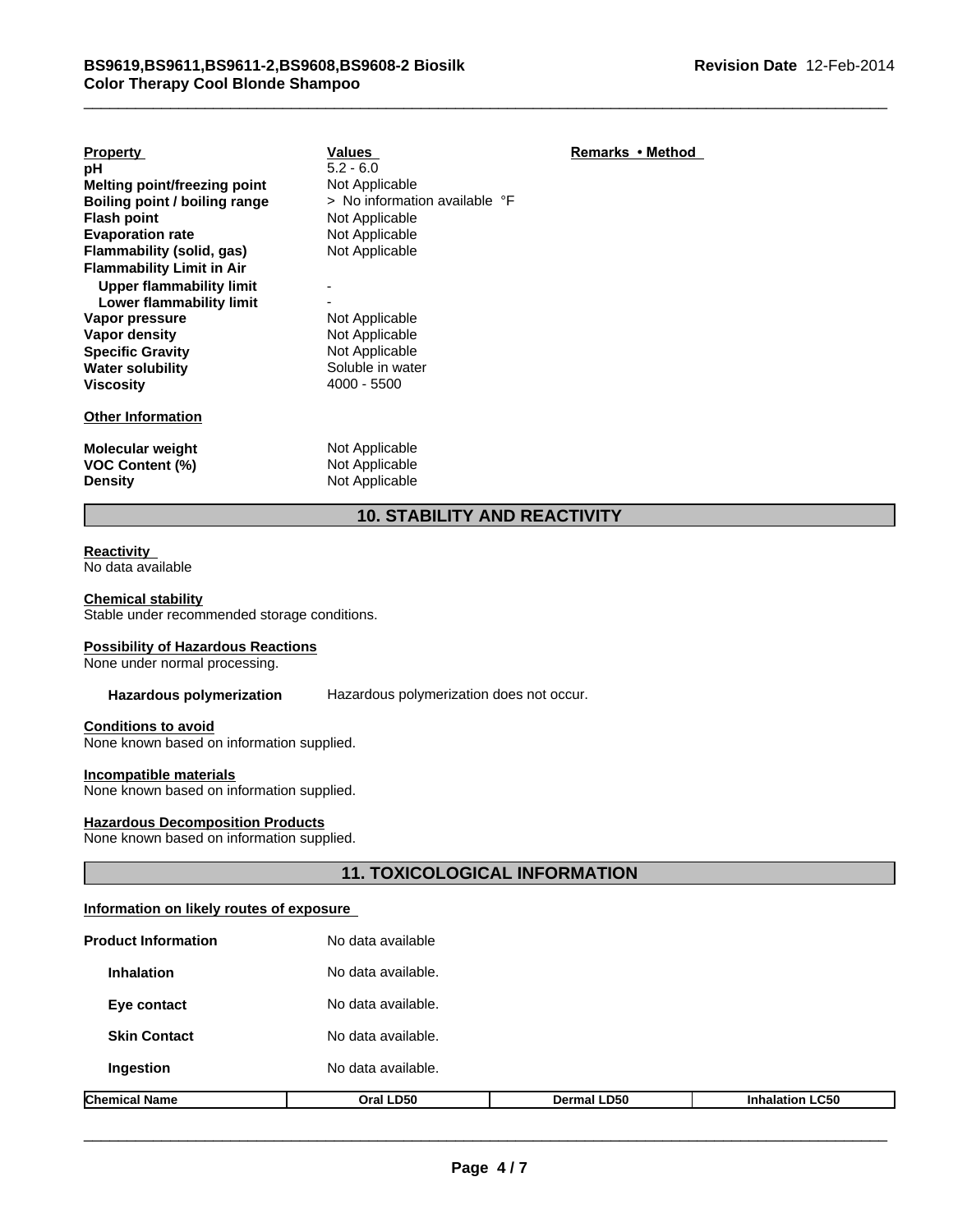| <b>Water</b><br>7732-18-5                    | $> 90$ mL/kg (Rat)   |                         |  |
|----------------------------------------------|----------------------|-------------------------|--|
| Sodium C14-16 Olefin Sulfonate<br>68439-57-6 | $= 2310$ mg/kg (Rat) | $= 6300$ mg/kg (Rabbit) |  |
| Cocamidopropyl Betaine<br>61789-40-0         | $= 4900$ mg/kg (Rat) |                         |  |

#### **Information on toxicological effects**

**Symptoms** No information available.

#### **Delayed and immediate effects as well as chronic effects from short and long-term exposure**

| <b>Sensitization</b>            | No information available. |
|---------------------------------|---------------------------|
| Germ cell mutagenicity          | No information available. |
| Carcinogenicity                 | No information available. |
| <b>Reproductive toxicity</b>    | No information available. |
| <b>STOT - single exposure</b>   | No information available. |
| <b>STOT - repeated exposure</b> | No information available. |
| <b>Aspiration hazard</b>        | No information available. |

#### **Numerical measures of toxicity - Product Information**

**The following values are calculated based on chapter 3.1 of the GHS document** .

### **12. ECOLOGICAL INFORMATION**

#### **Ecotoxicity**

| <b>Chemical Name</b>                            | Algae/aquatic plants                                                                                        | <b>Fish</b>                                                                                                     | <b>Toxicity to</b><br>microorganisms | Crustacea                            |
|-------------------------------------------------|-------------------------------------------------------------------------------------------------------------|-----------------------------------------------------------------------------------------------------------------|--------------------------------------|--------------------------------------|
| Sodium C14-16 Olefin<br>Sulfonate<br>68439-57-6 |                                                                                                             | 1.0 - 10.0: 96 h Brachydanio<br>rerio mg/L LC50 static 12.2:<br>96 h Brachydanio rerio mg/L<br>LC50 semi-static |                                      |                                      |
| Cocamidopropyl Betaine<br>61789-40-0            | 1.0 - 10.0: 72 h<br>Desmodesmus subspicatus<br>mg/L EC50 0.55: 96 h<br>Desmodesmus subspicatus<br>ma/L EC50 | 1.0 - 10.0: 96 h Brachydanio<br>rerio mg/L LC50 2: 96 h<br>Brachydanio rerio mg/L<br>LC50 semi-static           |                                      | 6.5: 48 h Daphnia magna<br>mg/L EC50 |

#### **Persistence and degradability**

No information available.

#### **Bioaccumulation**

No information available.

### **Other adverse effects** No information available

# **13. DISPOSAL CONSIDERATIONS**

# **Waste treatment methods**

| <b>Disposal of wastes</b> | Dispose of contents/containers in accordance with local regulations. |
|---------------------------|----------------------------------------------------------------------|
|                           |                                                                      |

**Contaminated packaging Dispose of in accordance with local regulations.**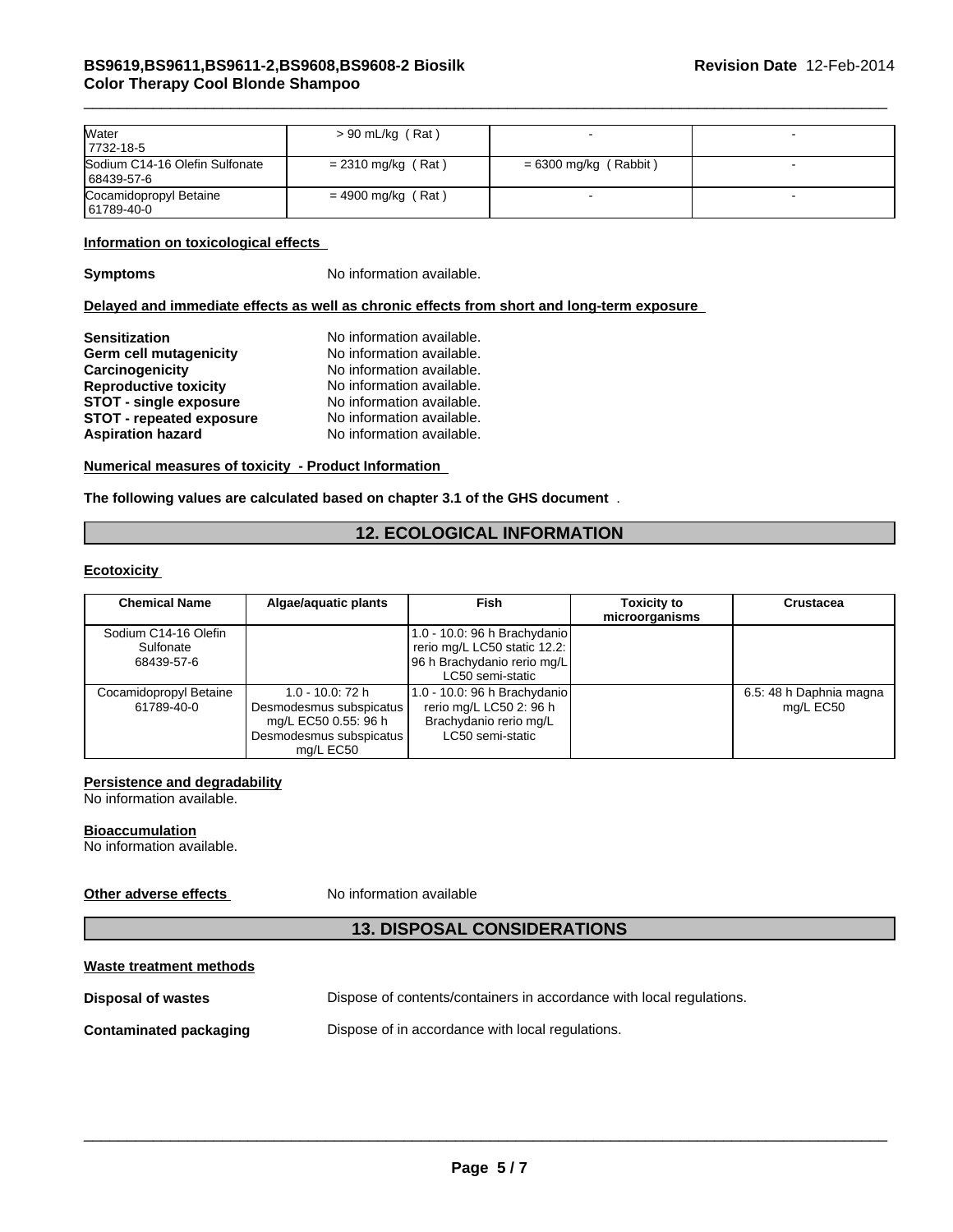### **14. TRANSPORT INFORMATION**

| <b>DOT</b>  | Not regulated |
|-------------|---------------|
| ICAO (air)  | Not regulated |
| <b>IATA</b> | Not regulated |
| <b>IMDG</b> | Not regulated |

# **15. REGULATORY INFORMATION**

#### **International Inventories**

#### **Legend:**

**TSCA** - United States Toxic Substances Control Act Section 8(b) Inventory **DSL/NDSL** - Canadian Domestic Substances List/Non-Domestic Substances List **EINECS/ELINCS** - European Inventory of Existing Chemical Substances/European List of Notified Chemical Substances **ENCS** - Japan Existing and New Chemical Substances **IECSC** - China Inventory of Existing Chemical Substances **KECL** - Korean Existing and Evaluated Chemical Substances **PICCS** - Philippines Inventory of Chemicals and Chemical Substances **AICS** - Australian Inventory of Chemical Substances

#### **US Federal Regulations**

#### **SARA 313**

Section 313 of Title III of the Superfund Amendments and Reauthorization Act of 1986 (SARA). This product does not contain any chemicals which are subject to the reporting requirements of the Act and Title 40 of the Code of Federal Regulations, Part 372

#### **SARA 311/312 Hazard Categories**

| Acute health hazard               | No. |
|-----------------------------------|-----|
| <b>Chronic Health Hazard</b>      | No. |
| Fire hazard                       | N٥  |
| Sudden release of pressure hazard | No. |
| <b>Reactive Hazard</b>            | N٥  |

#### **CWA (Clean Water Act)**

This product does not contain any substances regulated as pollutants pursuant to the Clean Water Act (40 CFR 122.21 and 40 CFR 122.42)

#### **CERCLA**

This material, as supplied, does not contain any substances regulated as hazardous substances under the Comprehensive Environmental Response Compensation and Liability Act (CERCLA) (40 CFR 302) or the Superfund Amendments and Reauthorization Act (SARA) (40 CFR 355). There may be specific reporting requirements at the local, regional, or state level pertaining to releases of this material

#### **US State Regulations**

#### **California Proposition 65**

This product does not contain any Proposition 65 chemicals

#### **U.S. State Right-to-Know Regulations**

#### **U.S. EPA Label Information**

**EPA Pesticide Registration Number** Not Applicable